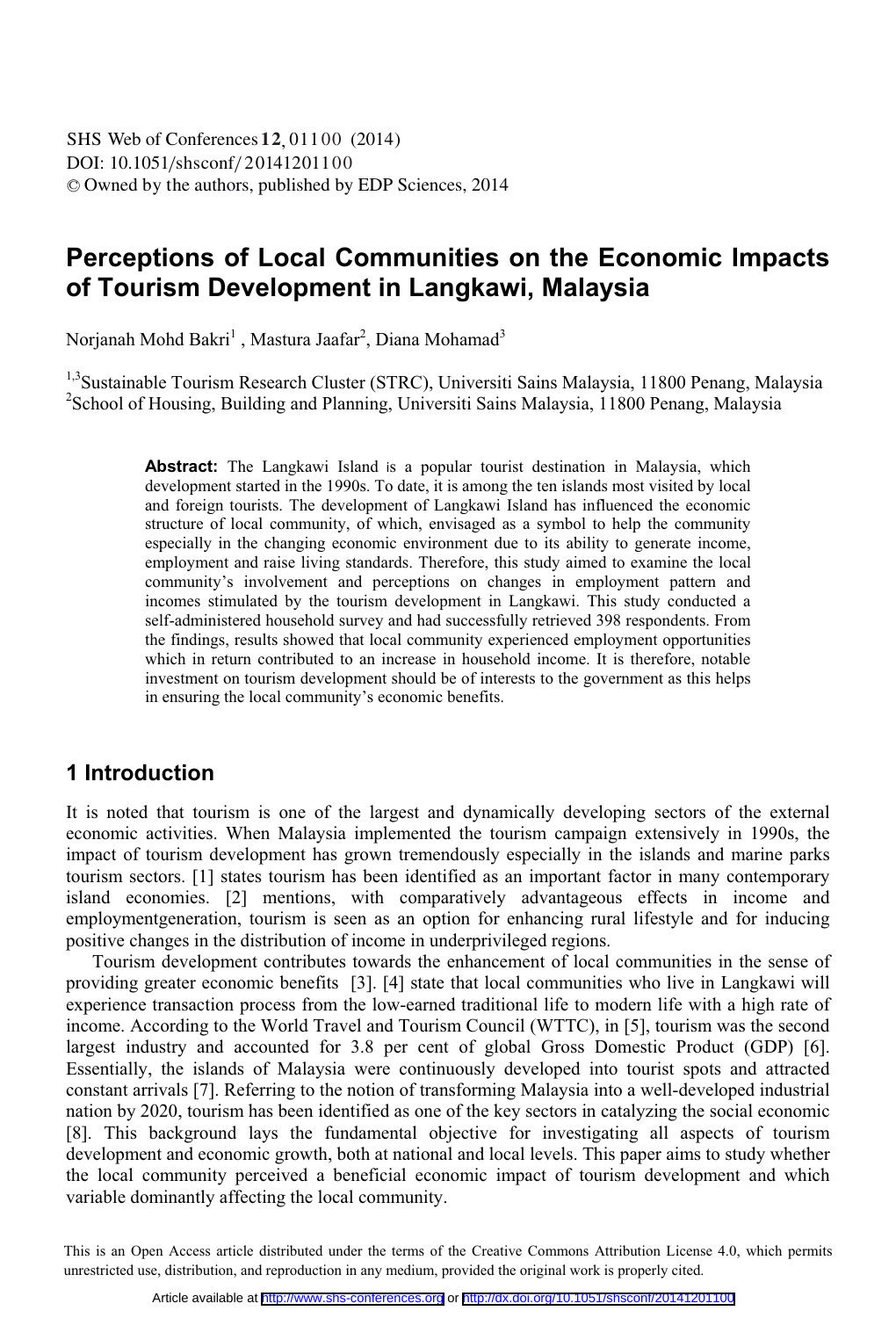## **2 Literature Review**

### **2.1 Economic Impact of Tourism Development**

Tourism sector successfulness of many countries worldwide, including Malaysia, is often measured in dollars and cents especially by the number of international tourists' arrival and their expenditure. In 2013, there were 1.087 billion international tourist arrivals worldwide, with a growth of 5.0% compared to 1.03 billion in 2012 [9]. In case of Malaysia, an increase of tourist arrival documented between 2009 (23.65 million) and 2013 (25.72 million); by which Malaysia has generated RM 65.44 billion in 2013 compared to RM53.4 billion in 2009. The combined effects of investments in infrastructure and influx of visitors suggest that tourism offers both positive and negative impacts on economy, culture, and environment [10]. Statistics from the Department of Statistic Malaysia showed that tourism development contributed to increase in tourist arrival, revenue and employment. Overall, employment in the tourism industry registered an increase of 4.7% in 2012 as compared to 7.8% recorded in 2011 [11]. In 2011, the total tourist arrival is 24.7 million and the total GDP is 590,353.

 [12] states that the inbound tourism economic of a particular region normally focuses on changes in sales, income, and employment. Formally, regional economists discriminate direct, indirect, and induced economic effects on the inbound tourism development. The impacts of economic can be evaluated through increased foreign exchange earnings, increased employment opportunities, improved socioeconomic conditions, and greater market stability than traditional commodity exports [13]. [14] support the statement by stating that tourism contributes to the balance of payments and provided employment and investments in the national level, by which at regional levels, tourism offered opportunities for direct, indirect, and induced employment and income spurring regional and local economic development [15-16].

### **2.2 Local Communities Involvement in Tourism Sector**

[17] define community as an existing or potential network of individuals, groups and organizations that share or have the potential to share common concerns, interest and goals. According to [18], the involvement of local community in tourism development is geared towards ensuring a high degree of control over tourism activities and receives a significant share of economic benefits in the form of direct revenue, employment, upgraded infrastructure and housing. [19] states tourism isanindustrythat brings changes and developmentin an area.Throughtourism activitiesthatare carried bythisindustry, local communities benefitfrom the economic, physical and social. Indirectly,thiswill be able toincrease thestandard of living.

From the residents' perspective, a number of scholars [13, 20] suggest that a majority of residents view tourism as an economic development tool and therefore, support it as an economic development strategy. Furthermore, few other studies [21-22] opine that residents are likely to envisage tourism as an entity that creates employment opportunities, creates new businesses and investment opportunities by generating revenues for local communities and governments. Thus, cooperation of host communities in planning and developing the tourism sector is evidently pertinent and residents should be the focal point in the tourism development [23] towards economic enhancement.

 [24] state the involvement ofthe tourism development process is a matter that appears natural and without realizing it because people feel they are part of the tourism product. The involvement of local communities in the tourism industry can be seen in various forms. Furthermore, [25] support earlier statement by the state that the community itself acts as a symbolic key to the sustainability industry of tourism. According to them, all residents will participate in this sector indirectly, without them realizing it. Context of community involvement can be identified by their action on the program development of the surrounding area.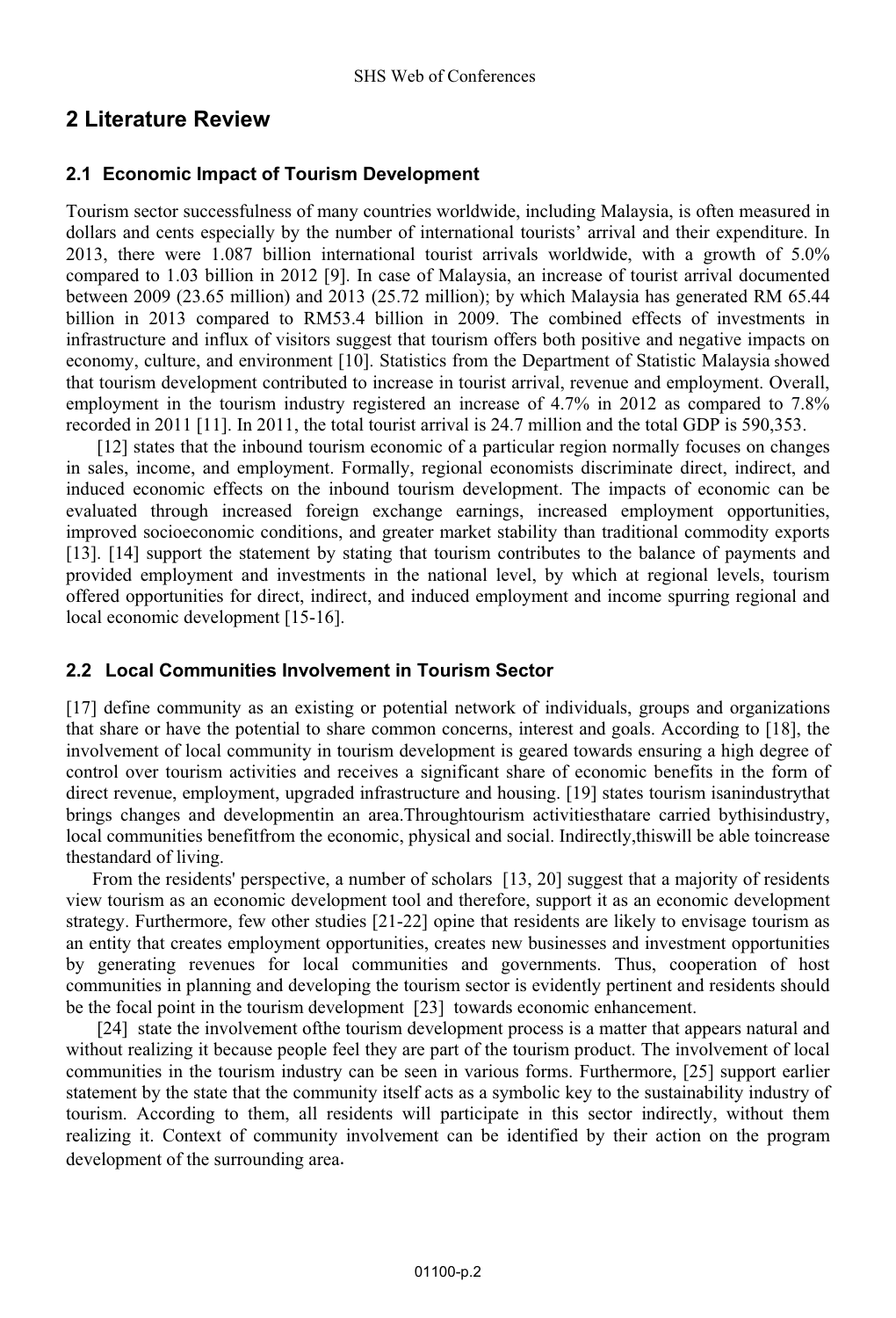### **2.3 Economic Impact on the Local Communities**

Tourism development has been benefitting the local community in the form of economic impacts [26]. [27] says the most immediate and direct benefit of tourism development is the creation of jobs and the opportunity for people to increase their income and standard of living in local communities but the tourism's impacts differ by community. He said that there are different types of tourism impacts, including economic, environmental, socio-cultural, service-related, taxes, congestion, and community responses. Each impact can have positive or negative effects depending on the community context. Although, tourism economy is notcentral to the local community, but it really helpsin generating local economic activity [28] . Tourism resources to generate income for the majority of people see in terms of improvement in their standard of living. Tourism is also demonstrated by the contribution of tourism to local communities in terms of income, business and investment opportunities and improves living standards that benefit the community.

According to [22], local community is likely to view tourism as a tool that reduces unemployment by creating new employment opportunities, creates a new business and new investment opportunities, generates additional business for locals and generates revenue for local communities and governments. For example, [21] argue that local residents may welcome some of the changes influenced by tourism such as employment opportunities, improving income, employment and others.

### **3 The Background of Langkawi Island**

Langkawi Island is located in the State of Kedah and is adjacent with the Thai border. Since 1987, Langkawi Island has grown significantly and is eminently known among local and international tourists. Various tourism development plans and activities have been implemented by the government and private sectors in order to revitalise Langkawi in order to become economic-sustainable. The Duty Free Zone status conferred in 1987 and the establishment of the Langkawi Development Authority (LADA) in 1990 have led to a more systematic development of the island and transformed Langkawi into the modern tourist destination [29] . Twenty years after the inception of Langkawi as a Duty Free Zone, the island gained the UNESCO recognition and was announced as the Malaysia's first Global Geopark in June 2007 [30].

Revenue receipts from the approximately 3 million recorded tourist arrivals in Langkawi amounted to about RM 2.6 billion in 2012. By looking at the statistics, Blueprint Langkawi is created as a government initiative to make Langkawi Island listed as 10 highest island visited by tourists as well as to make Langkawi as a luxury tourist destination. Blueprint Langkawi is one of the proposed development by the year 2015 and the target in economics is to double tourism in Langkawi Gross National Income (GNI) of RM 0.8 billion in 2010 to RM 1.9 billion in 2015, expectations are derived from additional tourism agriculture and fishing. Recipients are expected to double from RM 1.9 billion tourists in 2010 to RM 3.8b illion in 2015 to launch a marketing campaign based on customer needs, enhance the itinerary of foreign countries to Langkawi and product marketing in the luxury market and high spending tourists. More accommodations and commercial zones are expected to be developed, which led to the creation of new jobs in hotels and retail stores.

## **4 Methodology**

The study presented in this working paper is motivated based on a two objective. The first objective is to examine the local community involvement in the tourism sector and the second objective is to investigate the perceptions of local community on the economic impact of tourism development in Langkawi Island. The instrument data is contructed a self administered questionnaire survey based on the working along experts from various fields also the secondary data from scholar in the related fields. The instruments is devided into three sections where the first sections gathers the demographic information of respondents (gender, age and level of education), by which sections two adresses the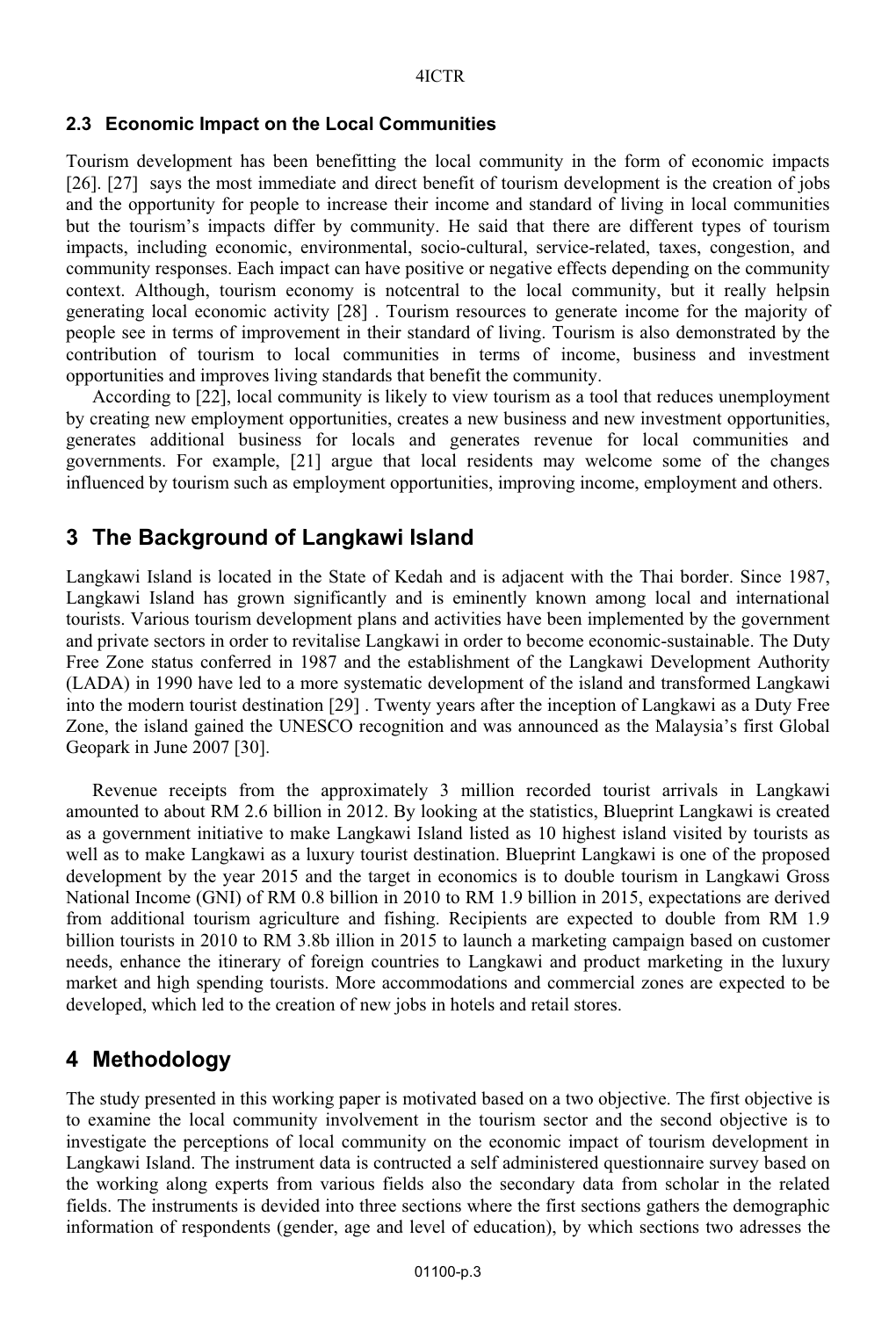### SHS Web of Conferences

information of the respondent's involvement in the tourism sector. This sections looking on the details of: how many year they are involved in the tourism sector; jobs before involved in the tourism; salary before and salary per month gained after involved in the tourism sector. The third sections collects the information on economic impact of tourism development on local community's perception. It is important to emphasize that this working paper will oly focusingon the economic impacts of tourism development. This working paper is run the test of descriptive analysis in order to completed the working paper followed the objective mentioned. In addition, likert scale is used in the instrument with the scale of 5 point system. Targeting local community with the minimum age of 18 and working in the various field in Langkawi Island, data collection was done in March 2014 (within two week timeframe). Out of 400 distributed questionnaires, this working paper has successfully retrieved 398 valid and usable questionnaires.

## **5 Analysis**

## **5.1 Result/ Findings**

Table 1 depicts the respondents' profile. Out of 398 respondents, 63.8% were male and 36.2% were female. The majority of the respondent falls between 21-30 years old (25.9 %), 31-40 years old (29.9  $\%$ ), 41-50 years old (18.6 %) and above 51 years old (21.6 %). In terms of educational level, 96.0% respondents have formal education while 4.0% respondents reported to receive no formal education.

| Demographic | Categories          | Frequency | Percentage $(\% )$ |
|-------------|---------------------|-----------|--------------------|
| Gender      | Male                | 254       | 63.8               |
|             | Female              | 144       | 36.2               |
| Age         | 18-20               | 16        | 4.0                |
|             | $21 - 30$           | 103       | 25.9               |
|             | $31 - 40$           | 119       | 29.9               |
|             | $41 - 50$           | 74        | 18.6               |
|             | 51 and above        | 86        | 21.6               |
| Education   | No formal education | 16        | 4.0                |
|             | Primary School      | 80        | 20.1               |
|             | Secondary School    | 248       | 62.3               |
|             | Certificate/Diploma | 38        | 9.5                |
|             | Degree              | 16        | 4.0                |

|  | Table 1. Respondents' Profile |  |
|--|-------------------------------|--|
|--|-------------------------------|--|

Table 2 provides the following details: 83.9% respondents are indigenous people and 52.3% respondents are tourism industry workforce where 17.1% of respondents have accumulated 3-5 years of involvement and 5.0% respondents have worked in hospitality field before involvement. The difference in monthly income before and after involvement in tourism sector resented in Table 2 supports the previously mentioned findings related to the tourism economic impacts.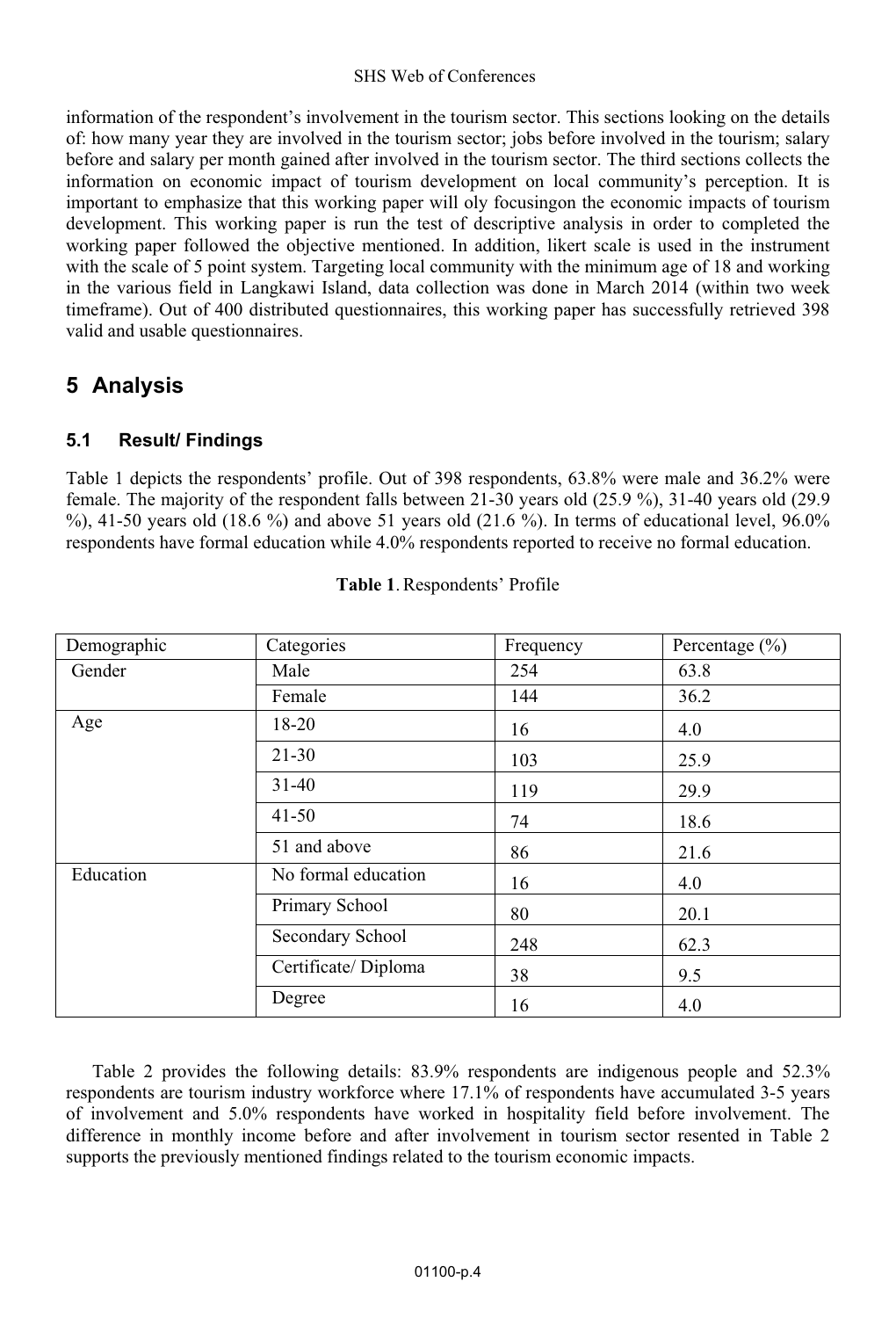### 4ICTR

Table 3 presents a non-normal distribution pattern of employment where majority of respondents are involved in tourism service and hospitality sectors. In addition, half of total population who involved in tourism sector are full-time workforce while only 2.0% respondents involved with part time jobs. This result basedon out of 208 respondents who involved in the tourism sector and 47.7% of respondent does not involved in tourism.

|                                             |                    | Frequency               | Percentage $(\% )$ |
|---------------------------------------------|--------------------|-------------------------|--------------------|
| Origin population                           | Yes                | 334                     | 83.9               |
|                                             | N <sub>o</sub>     | 64                      | 16.1               |
| Involvement in tourism                      | $\overline{Yes}$   | 208                     | 52.3               |
| sector                                      | No                 | 190                     | 47.7               |
| How many year involved<br>in tourism sector | Less than 3 years  | 65                      | 16.3               |
|                                             | $3 - 5$            | 68                      | 17.1               |
|                                             | $6 - 10$           | 41                      | 10.3               |
|                                             | $11 - 20$          | 22                      | 5.5                |
|                                             | More than 20 years | 12                      | 3.0                |
| of job before<br>Types                      | Labor              | 20                      | $\overline{5.0}$   |
| involved in tourism sector                  | Hospitality        | 20                      | 5.0                |
|                                             | Businessman/Self-  | 13                      | 3.3                |
|                                             | employed           |                         |                    |
|                                             | Factory employer   | $\overline{7}$          | 1.8                |
|                                             | <b>Students</b>    | 6                       | $\overline{1.5}$   |
|                                             | Taxi driver        | 5                       | 1.3                |
|                                             | Others             | 22                      | $\overline{6.3}$   |
| Salary per month before                     | Below 1000         | 53                      | 13.3               |
| involved in tourism sector                  | 1001-2000          | 33                      | 8.3                |
|                                             | 2001-3000          | $\overline{5}$          | $\overline{1.3}$   |
|                                             | 3001-4000          | $\overline{\mathbf{3}}$ | 0.5                |
|                                             | More than 5001     | $\overline{3}$          | $\overline{0.8}$   |
| Salary per month gained                     | Below 1000         | 46                      | 11.6               |
| after<br>involvement<br>in                  | 1001-2000          | 101                     | 25.4               |
| tourism sector                              | 2001-3000          | 52                      | 13.1               |
|                                             | 3001-4000          | $\sqrt{2}$              | 0.5                |
|                                             | 4001-5000          | $\overline{2}$          | $\overline{0.5}$   |
|                                             | More than 5001     | 5                       | 1.3                |

| Table 2. Involvement in Tourism Sector |  |
|----------------------------------------|--|
|----------------------------------------|--|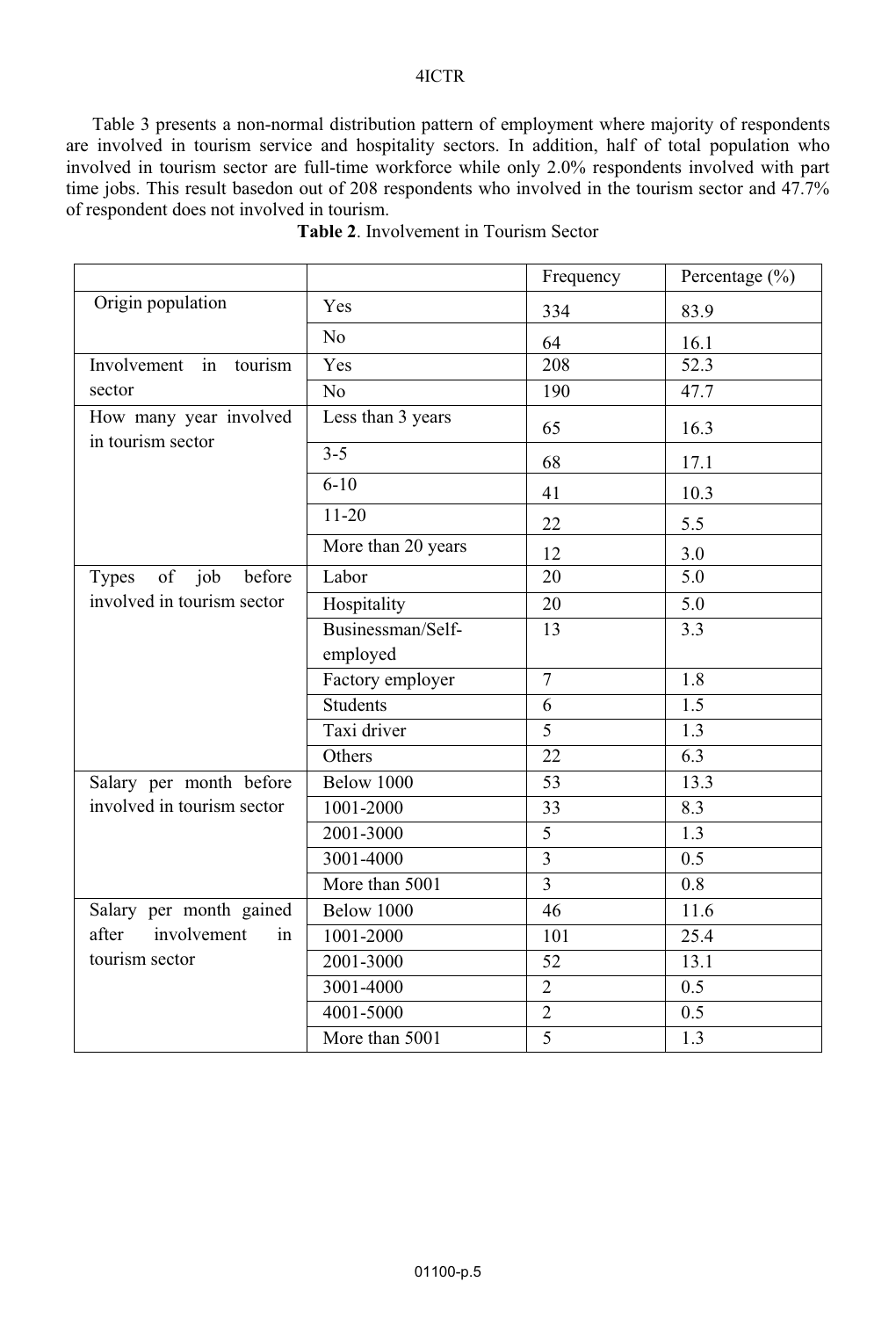### SHS Web of Conferences

| <b>Items</b>                        | Category                          | Frequency | Percentage        |
|-------------------------------------|-----------------------------------|-----------|-------------------|
| Employment in the tourism<br>sector | Accommodation                     | 15        | 3.8               |
|                                     | Hospitality                       | 50        | 12.6              |
|                                     | Transportation                    | 29        | 7.3               |
|                                     | <b>Tourism Services</b>           | 51        | 12.8              |
|                                     | Food and Beverage                 | 28        | 7.0               |
|                                     | Government Agency                 | 3         | $\boldsymbol{.8}$ |
|                                     | Entertainment                     | 6         | 1.5               |
|                                     | Sport                             | 5         | 1.3               |
|                                     | <b>Tourist Attraction</b>         | 21        | 5.3               |
| Type of employment                  | Full time                         | 199       | 50.0              |
|                                     | Half time                         | 8         | 2.0               |
|                                     | Seasonal (school<br>holiday, etc) | 1         | 0.3               |

**Table 3**. Sectoral Involvement of Local Communities

Based on reliability analysis below, Table 4 shows the reliability values of all variables is 0.82. The values are considered to be an acceptable reliability, value and all the items are accepted to values the tourism developments give a positive impact to the employment pattern of the local communities. From Table 4, this study found that: more job and employment opportunities during peak season(mean=3.96, SD=0.64), followed by part time jobs (mean=3.94, SD=0.62), creates a new jobs opportunities (mean=3.93, SD=0.6), increased local tourism entrepreneurs(mean=3.92, SD=0.59), create employment opportunities for women and single mother(mean=3.92, SD=0.68), easy employment in the tourism sector(mean=3.92, SD=0.64), offer more job opportunities to the local community (mean=3.86, SD=0.66), reduction of unemployment (mean=3.84, SD=0.68 and offer jobs that require skills (mean=3.38, SD=1.08).

**Table 4**. Community perspective on the employment pattern

| <b>Items</b>                                                   | Mean | <b>Std. Deviation</b> |
|----------------------------------------------------------------|------|-----------------------|
| Increased local tourism entrepreneurs                          | 3.92 | .595                  |
| Offer more job opportunities to the local community            | 3.86 | .660                  |
| Creates a new business opportunities                           | 3.93 | .601                  |
| Offer jobs that require skills                                 | 3.38 | 1.087                 |
| Create employment opportunities for women and<br>single mother | 3.92 | .683                  |
| Easy employment in the tourism sector                          | 3.92 | .642                  |
| More jobs and employment opportunities at peak<br>season       | 3.96 | .646                  |
| Part time jobs                                                 | 3.94 | .628                  |
| Reduction of unemployment                                      | 3.84 | .684                  |
| Reliability Statistics : Cronbach's Alpha                      |      | .829                  |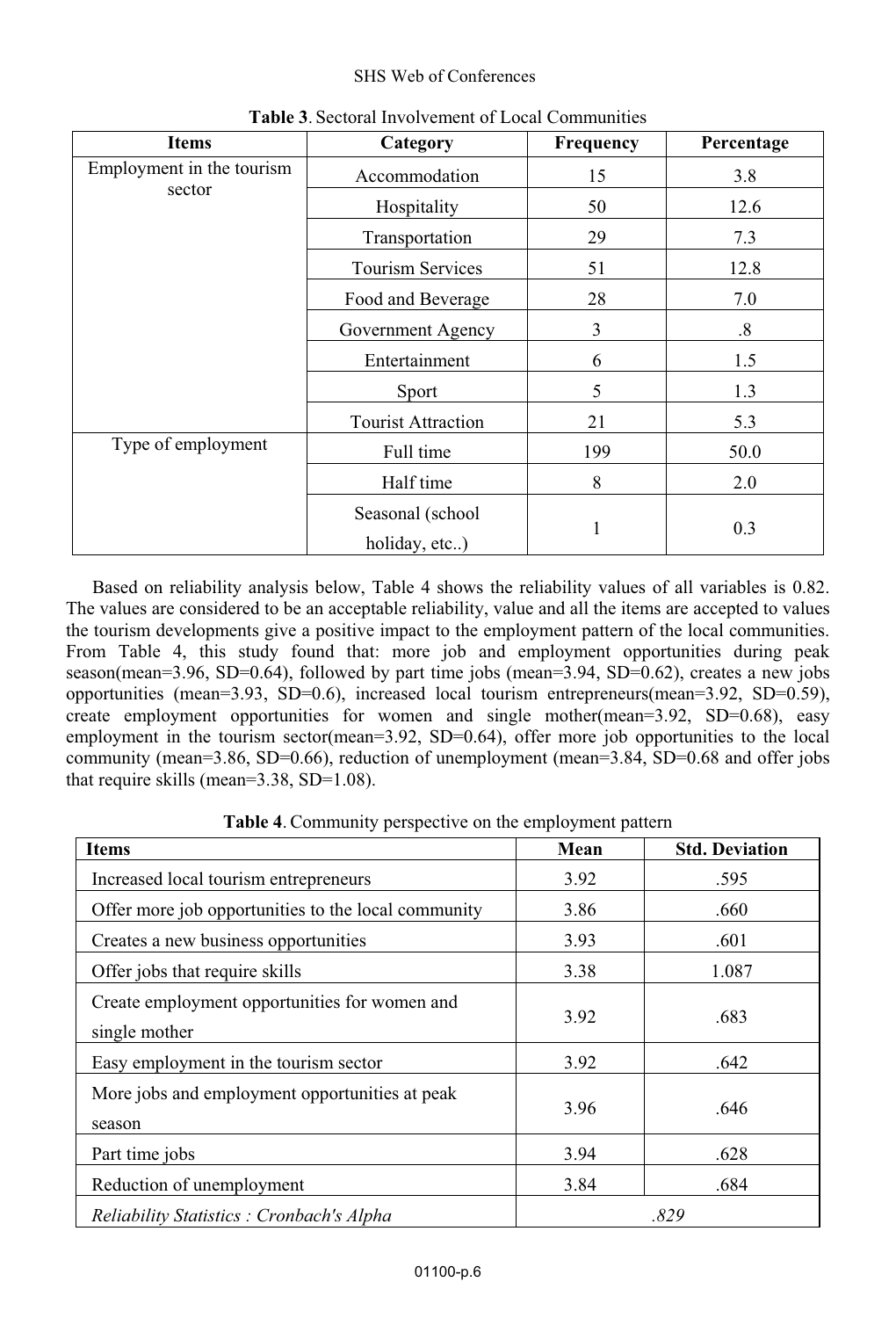#### 4ICTR

Based on reliability analysis below, Table 5 shows the reliability values of all variables is 0.87. The values are considered to be an acceptable reliability, value and all the items are accepted to values the tourism developments give a positive impact to the income changes of the local community and household. Table 5 shows the local community perspective on the income changes: tourism development positively increasesthe household income (mean=3.87, SD=0.75), opportunity to earn a side income (mean=3.83, SD=0.74), opportunities to sell local products (mean=3.77, SD=0.82), salaries/ wages of tourism sector is higher than other sectors(mean=3.72, SD=0.82), tourism generates main income for the community (mean=0.68, SD=0.9), poverty reduction (mean=3.67, SD=0.81), earnings depend on the season (mean=3.64, SD=0.93) and the majority of the population earned a high salary/ wages (mean=3.53, SD=0.92).

|                                                               | Mean | <b>Std. Deviation</b> |
|---------------------------------------------------------------|------|-----------------------|
| Tourism generates main income for the community               | 3.68 | .907                  |
| Opportunities to sell local products                          | 3.77 | .826                  |
| Increase in household income                                  | 3.87 | .751                  |
| Earnings depend on the season                                 | 3.64 | .930                  |
| Poverty reduction                                             | 3.67 | .816                  |
| Opportunity to earn a side income                             | 3.83 | .741                  |
| Salaries/wages higher than other sectors                      | 3.72 | .822                  |
| The majority of the population earned a high salary/<br>wages | 3.53 | .922                  |
| Reliability Statistics : Cronbach's Alpha                     |      | .877                  |

**Table 5**. Community perspective on the income change

# **6 Discussion and Conclusion**

From results, it is learned that tourism development createda positive impact on the local community economy. This can be explained through the analysis of current income which is higher than the previous earnings for RM 1001 - RM 2000 per month income. 208 were involved in the tourism sector on a regular basis (tourism service, hospitality, transportation and beverage sectors) with most of the respondents have been involved between 3-5years. Within this study scope, this is influenced by the stability of tourism development and increase the influx of local and international tourists. Prior to involvement in the tourism sector, respondents were occupied as labourers, taxi drivers, traders and factory workers. Langkawi Island is known as a nature-based tourism centre that attracts foreign investors, which in return, stimulates both physical and human capital development. The development of Langkawi Island since 1990s has offered and continuously offers the accessibility to all-year tourism experience and therefore, this generates great employment opportunities (full time, part time and seasonal posts). Consequently, a decrease in the unemployment rate and widespread of local handicraft demand are observed especially after the notable investment in 2000s.

In conclusion, besides tourism benefits to government and country, tourism is seen as a sector that could provide the most significant impact to local communities in terms of financial improvement aspect. It seems the local community are involvedin the tourism industry has increased the household income compared to previous traditional employment. Indeed, the development of tourism in such areas could have a major impact on quality of life of local communities. Tourism development not only affect the economy, but the utilities and infrastructure are also improved. Local community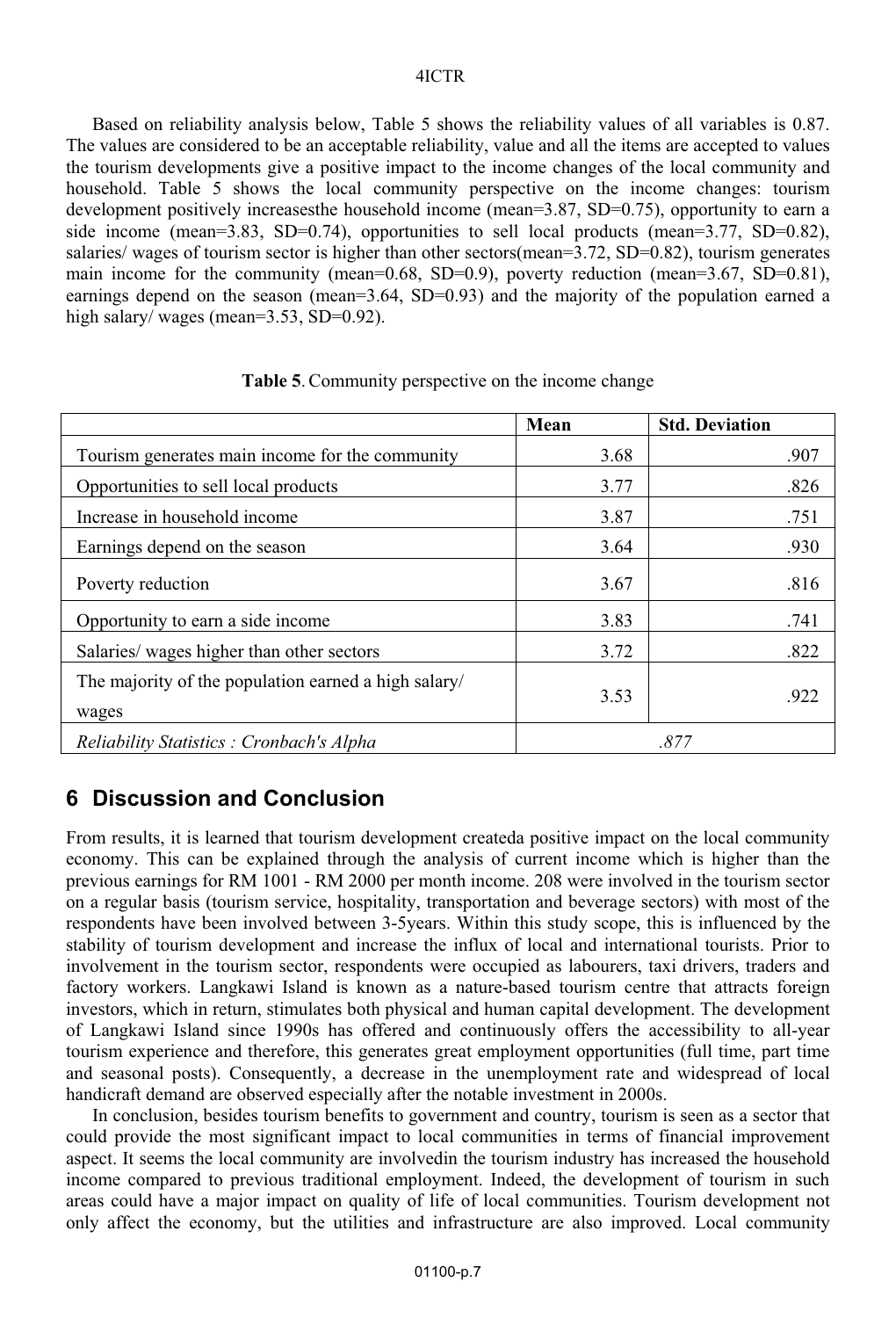involvement in tourism should be given attention by the local government to persuade the future generation involvement in and supports towards tourism sector in Langkawi Island. From the perspective of existing incentive, programs and policy, the government needs to continuously provide the opportunity and space for the locals to getting engaged with tourism sector.

# **7 Acknowledgement**

This project was funded through a research grant from the Ministry of Higher Education of Malaysia under the Long-term Research Grant Scheme 2011 [LRGS Grant No. JPT.S (BPKI) 2000/09/01/015Jld.4(67)]

## **References**

- 1. S.A. Royle. 'From marginality to resurgence', Shima: The International Journal of Research Into Island Cultures v2n2 (2008)
- 2. A. Liu. 'Tourism in rural areas: Kedah, Malaysia', Tourism Management v27n5: 878-889 (2006)
- 3. L.J. Liew. Tourism Receipts to GDP Ratio Highest in the Region, The Star,KualaLumpur Malaysia (2002)
- 4. F. Gumus, I. Eskin, A.N. Veznikli & M. Gumus. Availabilityof rural tourism for Gallipoli villages: the potentials and attitudes. International Tourism Biennial conference, Turkey (2007)
- 5. WTTC. World Travel and Tourism Council (WTTC) (2005)
- 6. M.M. Rosli  $\&$  H. Azhar. The determinants of domestic and international tourism development: Some evidence from Thailand. Proceedings of the 8th International Joint World Cultural Tourism Conference 2007: Cultural Tourism: International Culture and Regional Tourism, Busan, South Korea (2007)
- 7. B. Mohamed, A.P. Mat Som, J. Jusoh, & Y.W. Kong. Island tourism in Malaysia: The not so good news. In: 12th Asia Pacific Tourism Association & 4th Asia Pacific CHRIE Joint Conference, 26-29 June 2006, Hualien, Taiwan (2006)
- 8.  $10^{TH}$ . Malaysia Plan 2011-2015
- 9. UNWTO . 2012 Tourism Highlights (2012)
- 10. F. Brown. Tourism Reassessed:Blight or Blessing?. Guildford: Butterworth-HeinemannSkidmore (1998)
- 11. MTSA, Malaysia Tourism Satellite Account 2005-2012, Department Of Statistic Malaysia (2005-2012)
- 12. D.J. Stynes. Economic Impact of Tourism: A Handbook for Tourism Professionals, Department of Park, Recreation and Tourism Resources, Michigan State University,Michigan (1997)
- 13. M.J. Walpole and H.J. Goodwin. Local economic impacts of dragon tourism in indonesia', Annals of Tourism Research (2000)
- 14. K. Krannich and P. Petrzelka. "*Tourism and natural amenity development: Real opportunities*?" Pp. 190-199 in Brown, D. and L. Swanson (eds.), Challenges for Rural America in the Twenty-First Century. University Park, PA: Penn State University Press (2003)
- 15. H. Coccossis. *Sustainable tourism and carrying capacity:* U.K: Ashgate Publishing (2004)
- 16. E. Cohen. *Pilgrimage and tourism: Convergence and divergence*. In Journeys to Sacred Places, ed E. A. Morinis. In press (1984)
- 17. R. Bush, J. Dower & A. Mutch. Community capacity index manual. Queensland: Centre for Primary Health Care, The J. University of Queensland (2012)
- 18. J. Saarinen. Traditions of sustainability in tourism studies.Annals of Tourism Research **33**, 4, (2006)
- 19. J. Brohman. "New Direction In Tourism For Third World Development." Annals of Tourism Research 23 (1996)